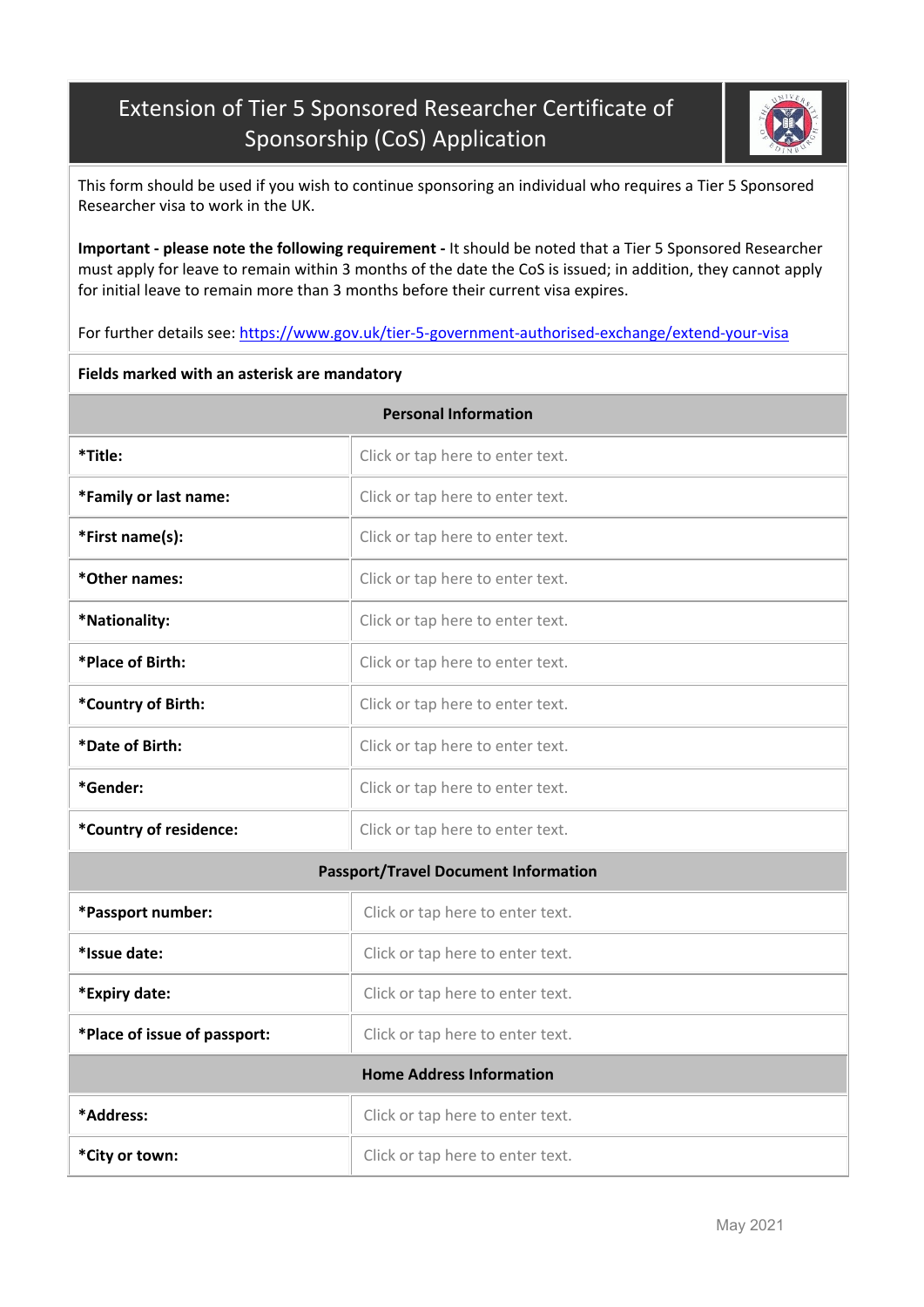| *County, area district or province:                                     |                                     |  | Click or tap here to enter text.                                    |  |  |
|-------------------------------------------------------------------------|-------------------------------------|--|---------------------------------------------------------------------|--|--|
| *Postcode or zip code:                                                  |                                     |  | Click or tap here to enter text.                                    |  |  |
| *Country:                                                               |                                     |  | Click or tap here to enter text.                                    |  |  |
|                                                                         |                                     |  | <b>Identification Numbers</b>                                       |  |  |
| *Employee Number:                                                       |                                     |  | Click or tap here to enter text.                                    |  |  |
|                                                                         | *UK National Insurance number:      |  | Click or tap here to enter text.                                    |  |  |
|                                                                         |                                     |  | <b>Work Dates</b>                                                   |  |  |
| *Proposed CoS Start Date: (the day<br>after their current visa expires) |                                     |  | Click or tap here to enter text.                                    |  |  |
| *Proposed CoS End Date (max 2<br>years from initial start date):        |                                     |  | Click or tap here to enter text.                                    |  |  |
|                                                                         | *Total weekly hours of work:        |  | Click or tap here to enter text.                                    |  |  |
|                                                                         |                                     |  | <b>Main Work Location Address</b>                                   |  |  |
| *Address:                                                               |                                     |  | Click or tap here to enter text.                                    |  |  |
| *City/town:                                                             |                                     |  | Click or tap here to enter text.                                    |  |  |
| *Country, area, district or province:                                   |                                     |  | Click or tap here to enter text.                                    |  |  |
| *Postcode:                                                              |                                     |  | Click or tap here to enter text.                                    |  |  |
|                                                                         |                                     |  | Other regular work addresses                                        |  |  |
|                                                                         |                                     |  | Complete if the individual will be working in a number of buildings |  |  |
| <b>Address:</b>                                                         |                                     |  | Click or tap here to enter text.                                    |  |  |
|                                                                         | City or town:                       |  | Click or tap here to enter text.                                    |  |  |
|                                                                         | Country, area district or province: |  | Click or tap here to enter text.                                    |  |  |
| Postcode:                                                               |                                     |  | Click or tap here to enter text.                                    |  |  |
|                                                                         |                                     |  | <b>Individual's Employment Details</b>                              |  |  |
| *Job Title:                                                             | Sponsored Researcher                |  |                                                                     |  |  |
| *SOC Code:                                                              | Click or tap here to enter text.    |  |                                                                     |  |  |
| *Line Manager:                                                          | Click or tap here to enter text.    |  |                                                                     |  |  |
| *Job Description Summary:                                               | Click or tap here to enter text.    |  |                                                                     |  |  |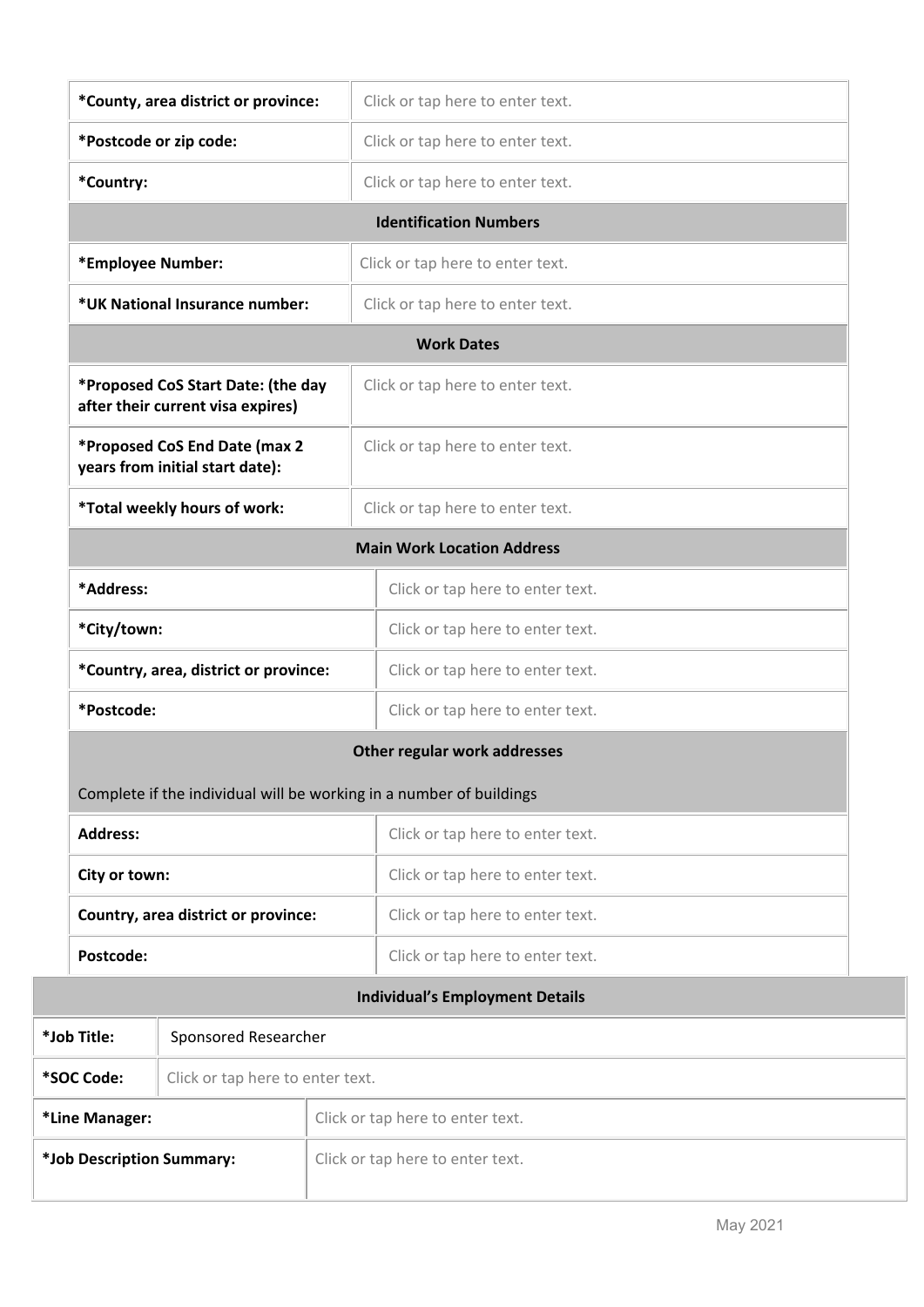| (1000 character limit)<br>The job description should<br>accurately reflect what the<br>individual will be doing e.g.<br>summary of the main                                                                                                                                                                                                                                                                                                                                                                                                                                                                                                                                                                                                                  |                                                                                 |                 |  |  |  |  |
|--------------------------------------------------------------------------------------------------------------------------------------------------------------------------------------------------------------------------------------------------------------------------------------------------------------------------------------------------------------------------------------------------------------------------------------------------------------------------------------------------------------------------------------------------------------------------------------------------------------------------------------------------------------------------------------------------------------------------------------------------------------|---------------------------------------------------------------------------------|-----------------|--|--|--|--|
| responsibilities.                                                                                                                                                                                                                                                                                                                                                                                                                                                                                                                                                                                                                                                                                                                                            |                                                                                 |                 |  |  |  |  |
| *Is this a continuation of the same<br>role, which the previous CoS was<br>applied for?                                                                                                                                                                                                                                                                                                                                                                                                                                                                                                                                                                                                                                                                      | Choose an item.<br>If no, contact your HR Services by raising a service request |                 |  |  |  |  |
| *Gross pay per annum:                                                                                                                                                                                                                                                                                                                                                                                                                                                                                                                                                                                                                                                                                                                                        | <b>f</b> Click or tap here to enter text.                                       |                 |  |  |  |  |
| <b>Details of any allowances:</b>                                                                                                                                                                                                                                                                                                                                                                                                                                                                                                                                                                                                                                                                                                                            | fClick or tap here to enter text.                                               |                 |  |  |  |  |
| *Is a multiple-entry visa required? Answer 'Yes' if the Sponsored Researcher will<br>be based outside the UK for work. Answer 'No' if they will live and work in the<br>UK & occasionally travel out of the UK for leisure, domestic or work purposes.                                                                                                                                                                                                                                                                                                                                                                                                                                                                                                       |                                                                                 | Choose an item. |  |  |  |  |
| Choose an item.<br>Does the ATAS requirement apply?                                                                                                                                                                                                                                                                                                                                                                                                                                                                                                                                                                                                                                                                                                          |                                                                                 |                 |  |  |  |  |
| If yes above, please provide the CAH Code and enter Research description below:                                                                                                                                                                                                                                                                                                                                                                                                                                                                                                                                                                                                                                                                              | Enter CAH Code<br>Enter research description                                    |                 |  |  |  |  |
|                                                                                                                                                                                                                                                                                                                                                                                                                                                                                                                                                                                                                                                                                                                                                              | <b>Supporting Documentation Required</b>                                        |                 |  |  |  |  |
| Please tick the boxes to indicate that you have attached the information listed below with this form or have already sent it<br>to HR Operations. The application for a Certificate of Sponsorship cannot be made until HR Operations receives the<br>information. This information will be held by HR Operations and be available to a UKVI Compliance Officer should they<br>wish to inspect our records.                                                                                                                                                                                                                                                                                                                                                  |                                                                                 |                 |  |  |  |  |
| Completed Right to Work Checklist (section 3 onwards) with verified paper copies of all<br>$\Box$<br>1.<br>appropriate passport/identity documents.<br>2. Letter from sponsoring body detailing the value of the award, the period involved, name of<br>$\Box$<br>individual and confirming the placement is at University of Edinburgh.<br>Letter from School to sponsored researcher confirming the arrangement between them and the<br>3.<br>$\Box$<br>sponsoring body and the placement at the University (a letter from the School to HR confirming<br>the details may also be accepted).<br>$\Box$<br>Completed Sponsored Researcher COS application form.<br>4.<br>ATAS certificate/electronic approval notice from FCDO, if required<br>5.<br>$\Box$ |                                                                                 |                 |  |  |  |  |
| <b>Costing of Certificate of Sponsorship Application</b>                                                                                                                                                                                                                                                                                                                                                                                                                                                                                                                                                                                                                                                                                                     |                                                                                 |                 |  |  |  |  |